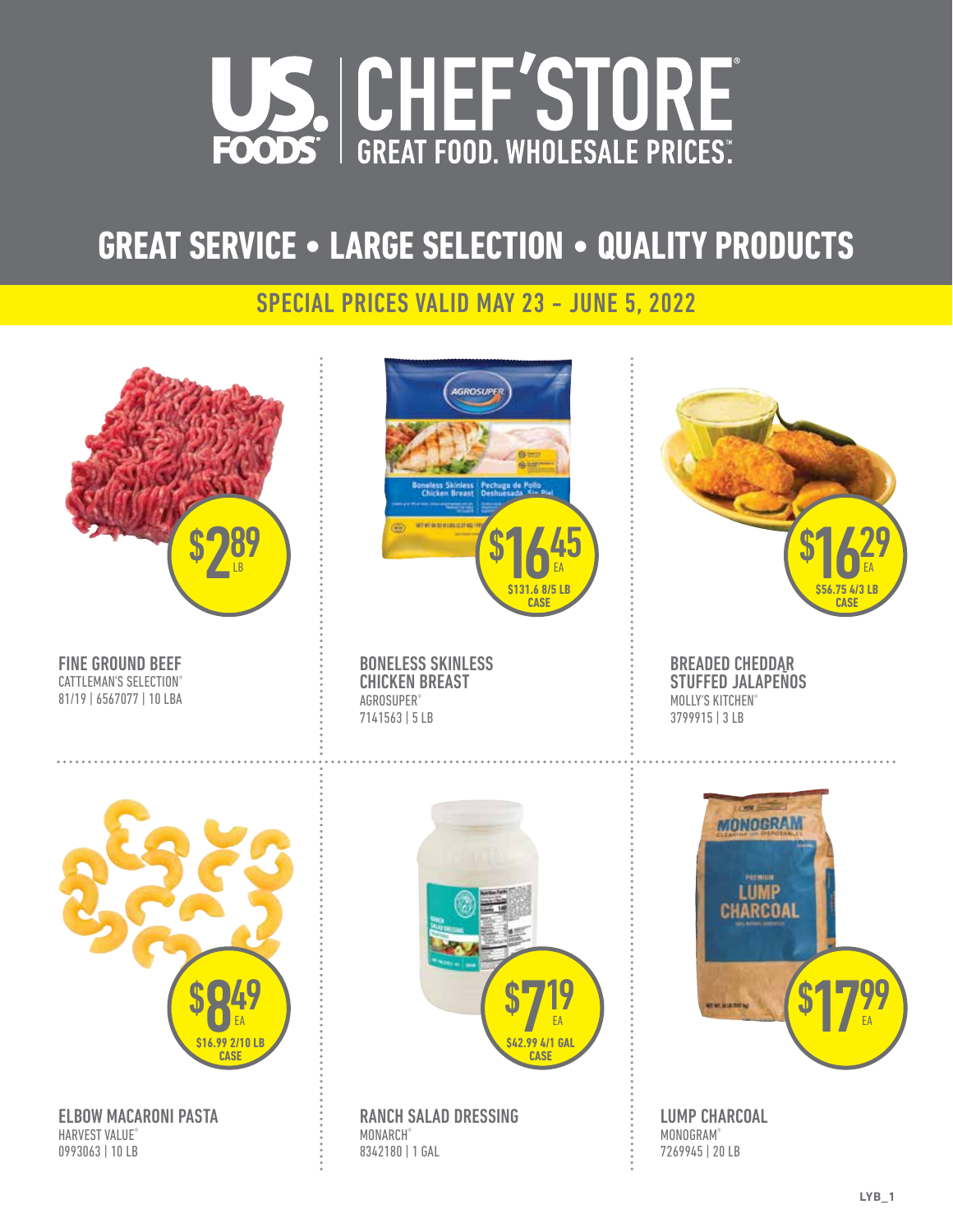# SALUTE TO SUMMER



SEASONED CROUTONS MONARCH® 6237160 | 2.5 LB **\$19.99 4/2.5 LB CASE**  PRICES VALID MAY 23 - JUNE 5, 2022

#### PRODUCE



YELLOW CORN CROSS VALLEY FARMS® 2353902 | 1 EA **\$19.89 48 EA CASE** 



RUSSET POTATOES #2 GRADE | 5068424 | 50 LB



SPRING WATER **THIRSTER®** 9761165 | 24/16.9 OZ



ITALIAN DRESSING MIX MONARCH® 6328777 | 7.6 OZ **\$28.99 12/7.6 OZ CASE** 





FRESH GOLDEN PINEAPPLE 8217762 | 1 EA **\$14.89 6 EA CASE** 



MEDLEY SALAD MIX 5113784 | 3 LB



PEELED DICED TOMATOES ANGELA MIA® 4000584 | #10 CAN **\$33.99 6/#10 CAN CASE** 



MONARCH QUALI-FRY **MONARCH®** 2328813 | 14 OZ **\$17.99 6/14 OZ CASE** 



#### YELLOW CORN TORTILLA CHIPS **GEHL'S®** ROUND | 5238969 | 36/3 OZ

#### **2\_LYB**

### CONVENIENT AND EASY-TO-SHOP LOCATIONS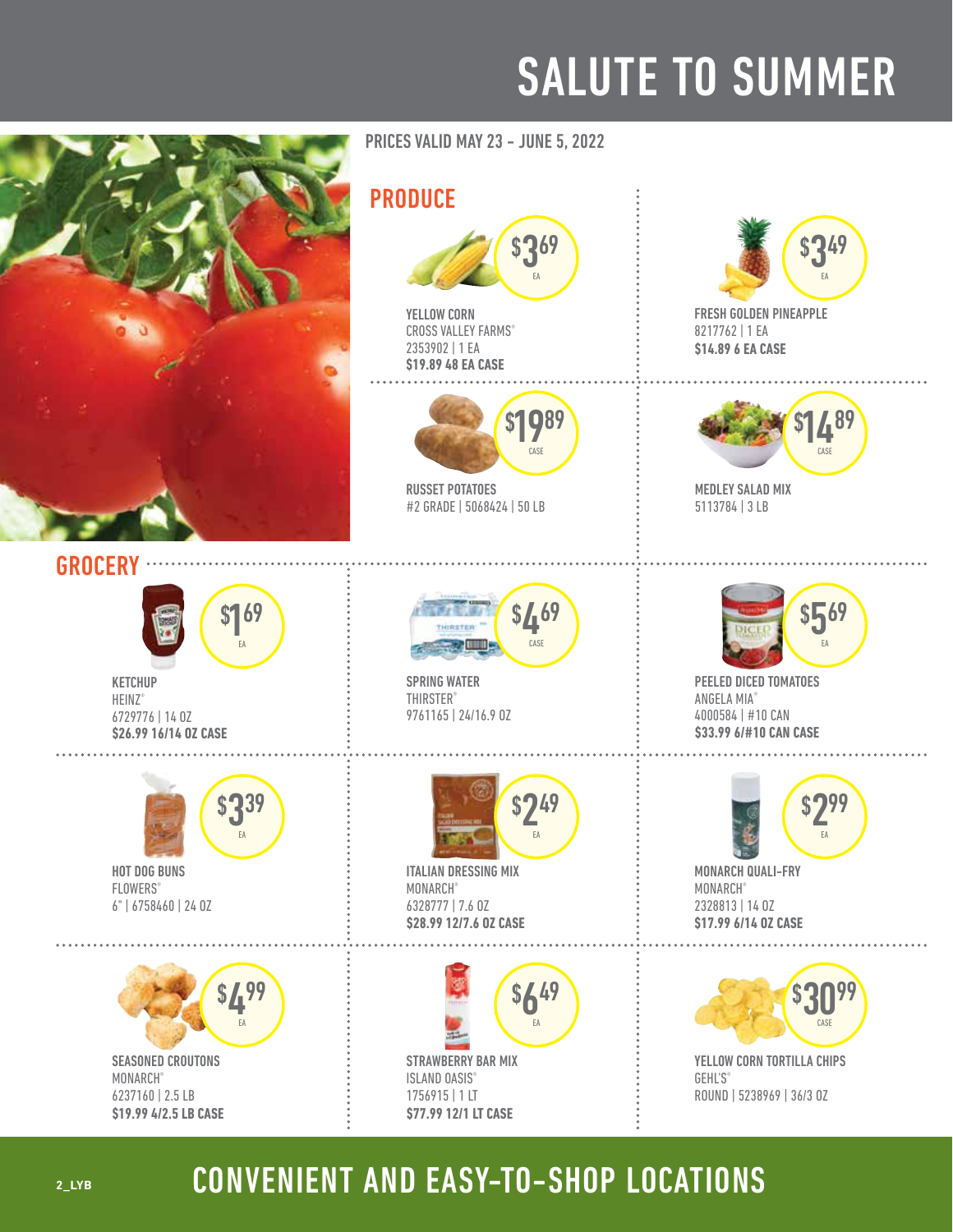# RED HOT SAVINGS

#### MEAT/DELI/SEAFOOD



GROUND ANGUS BEEF PATTIES THICK N JUICY® 8771213 | 2 LB **\$77.88 12/2 LB CASE** 



COOKED GYROS SLICES KRONOS-KRONOBROIL® 1978904 | 5 LB

#### GROCERY/FROZEN



SESAME SEED HAMBURGER BUNS HILLTOP HEARTH® 5" | 1331099 | 8/8 EA

#### DAIRY/CHEESE ·



SLICED AMERICAN CHEESE **GLENVIEW FARMS®** 120 CT | 3340510 | 5 LB **\$51.99 4/5 LB CASE** 

#### EQUIPMENT & SUPPLIES



#### CHAFING FUEL CAN VALU+PLUS™ 2 HOUR | 7632902 | 1 EA **\$67.99 72/1 EA CASE**





EA

BUTTERMILK RANCH DRESSING

**\$46.89 4/1 GAL CASE** 

MONARCH® 5328281 | 1 GAL

PRICES VALID MAY 23 - JUNE 5, 2022

\$

\$

2599

EA

\$ 1329

EA

2989 CASE

SKINLESS 4:1 HOT DOGS HEBREW NATIONAL® ALL-BEEF | 0182642 | 5 LB

CHICKEN LEG QUARTERS PATUXENT FARMS® 2725364 | 4/10 LB

**\$103.96 4/5 LB CASE** 

**\$39.89 4/5 LB CASE**  SMALL-CURD COTTAGE CHEESE **GLENVIEW FARMS®** 4% MILK FAT | 1685866 | 5 LB



16" UTILITY TONGS SUPERIOR® STAINLESS STEEL | 3331055 | 1 EA





KOSHER DILL PICKLE SPEARS MONARCH® 1569369 | 5 GAL



**\$27.65 6/32 OZ CASE**  NONFAT GREEK YOGURT **GLENVIEW FARMS®** 1980077 | 32 OZ



FULL STEAMTABLE PAN WINCO<sup>®</sup> 2.5" DEEP | 6764252 | 1 EA

## NO MEMBERSHIP REQUIRED...OPEN TO EVERYONE